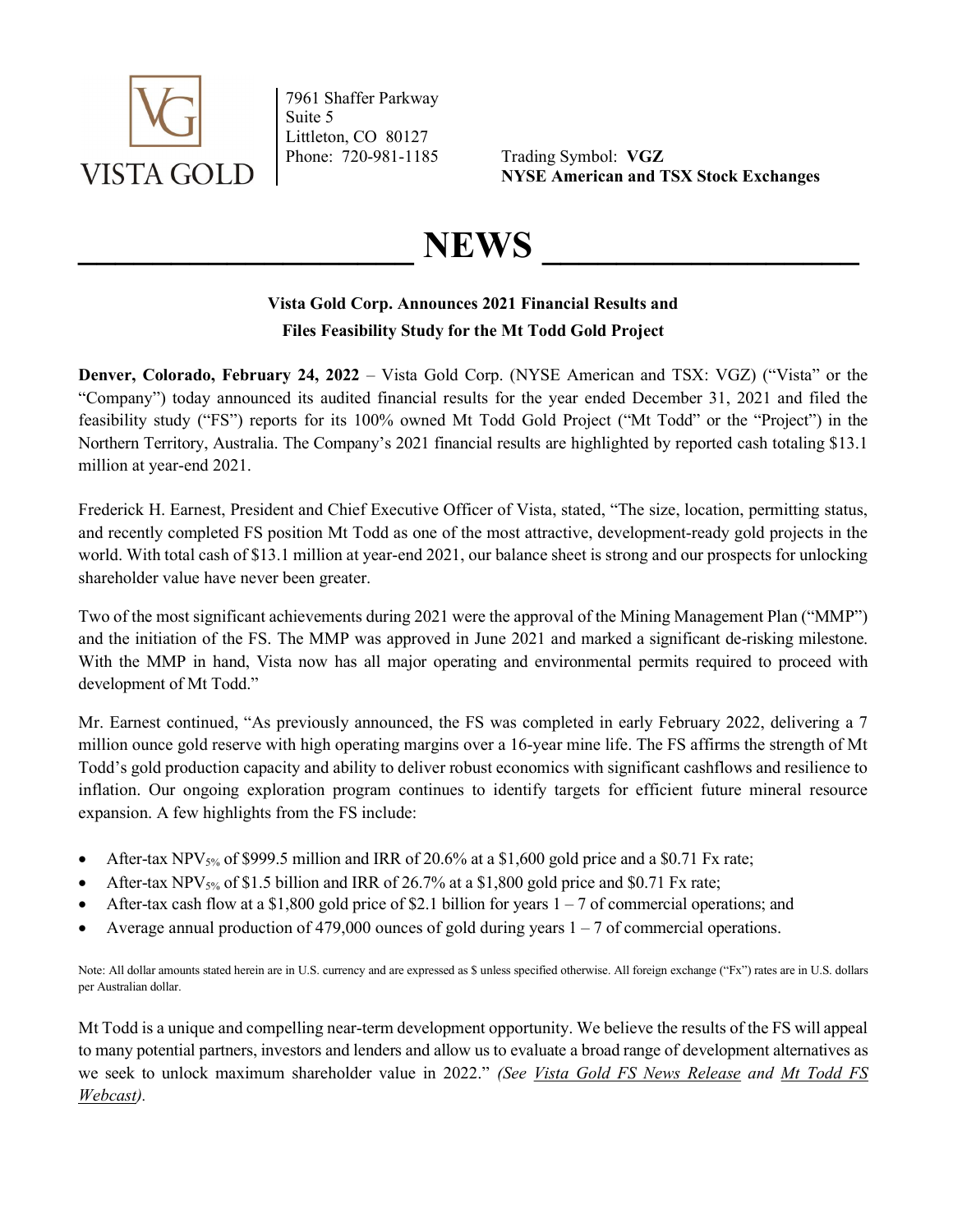## Mt Todd Technical Report Filings

The Company also announced it has filed a Technical Report Summary ("TRS") prepared in accordance with subpart 1300 of Regulation S-K under the United States Securities Exchange Act of 1934, as amended ("S-K 1300") as an exhibit to today's filing of Vista's Annual Report on Form 10-K. The TRS is entitled "S-K 1300 Technical Report Summary – Mt Todd Gold Project – 50,000 tpd Feasibility Study – Northern Territory, Australia" with an effective date of December 31, 2021 and an issue date of February 9, 2022. This TRS is available on EDGAR at www.sec.gov/edgar.shtml. A companion Technical Report for Canadian purposes, pursuant to National Instrument 43-101 ("NI 43-101"), was filed on SEDAR on February 24, 2022 and is entitled "NI 43-101 Technical Report – Mt Todd Gold Project - 50,000 tpd Feasibility Study – Northern Territory, Australia" with an effective date of December 31, 2021 and an issue date of February 9, 2022. This Technical Report is available on SEDAR at www.sedar.com. Both reports may also be found on Vista's website at www.vistagold.com.

The technical data and economic conclusions of these reports are identical, with minor differences between the reports resulting only from the respective disclosure requirements of S-K 1300 and NI 43-101.

John Rozelle, Vista's Sr. Vice President, a Qualified Person as defined by 43-101, has approved this press release.

# Summary of Financial Results

Cash and short-term investments (comprised of government securities) totaled \$13.1 million at December 31, 2021 compared to \$8.2 million at December 31, 2020. This net increase of \$5.0 million during 2021 reflects net proceeds of \$12.3 million from the Company's July 2021 public offering, \$2.1 million received from Prime Mining Corp. for cancellation of Vista's royalty interests and back-in right in the Guadalupe de los Reyes gold and silver project ("Los Reyes"), \$1.1 million under the Company's ATM Program, and \$0.7 million received from other dispositions of non-core assets. These cash inflows were offset by expenditures of \$11.2 million, which included normal recurring costs as well as expenditures for work towards completing the FS and Vista's ongoing exploration drilling program. The Company continued to have no debt.

For the year ended December 31, 2021, Vista reported a net loss of \$15.2 million, or \$0.14 per common share on both a basic and diluted basis, compared to consolidated net income of \$0.4 million, or \$0.00 per common share on both a basic and diluted basis for the fiscal year ended December 31, 2020. The net loss for the year ended December 31, 2021 included income of \$2.1 million from the Los Reyes transaction. Offsetting expenses included: \$7.9 million for exploration, property evaluation, and holding costs, which included expenses associated with the FS and continuation of exploration drilling throughout 2021; \$3.9 million for corporate administration, which remained relatively consistent with the prior year; and a \$5.5 million non-cash accounting write-down of the Company's used mill equipment, which remains for sale.

Net income for the year ended December 31, 2020 was comprised of \$6.1 million in gains on the sale of the Los Reyes project and partial cancellation of the Awak Mas royalty, \$2.4 million of gains related to the sale of our Midas Gold Corp. shares, and other income of \$0.3 million, offset by \$8.4 million of operating expenses.

The Company's consolidated audited financial statements and management's discussion and analysis together with other important disclosures can be found in the Company's Annual Report on Form 10-K for the year ended December 31, 2021, filed with the U.S. Securities and Exchange Commission and the Canadian securities regulatory authorities.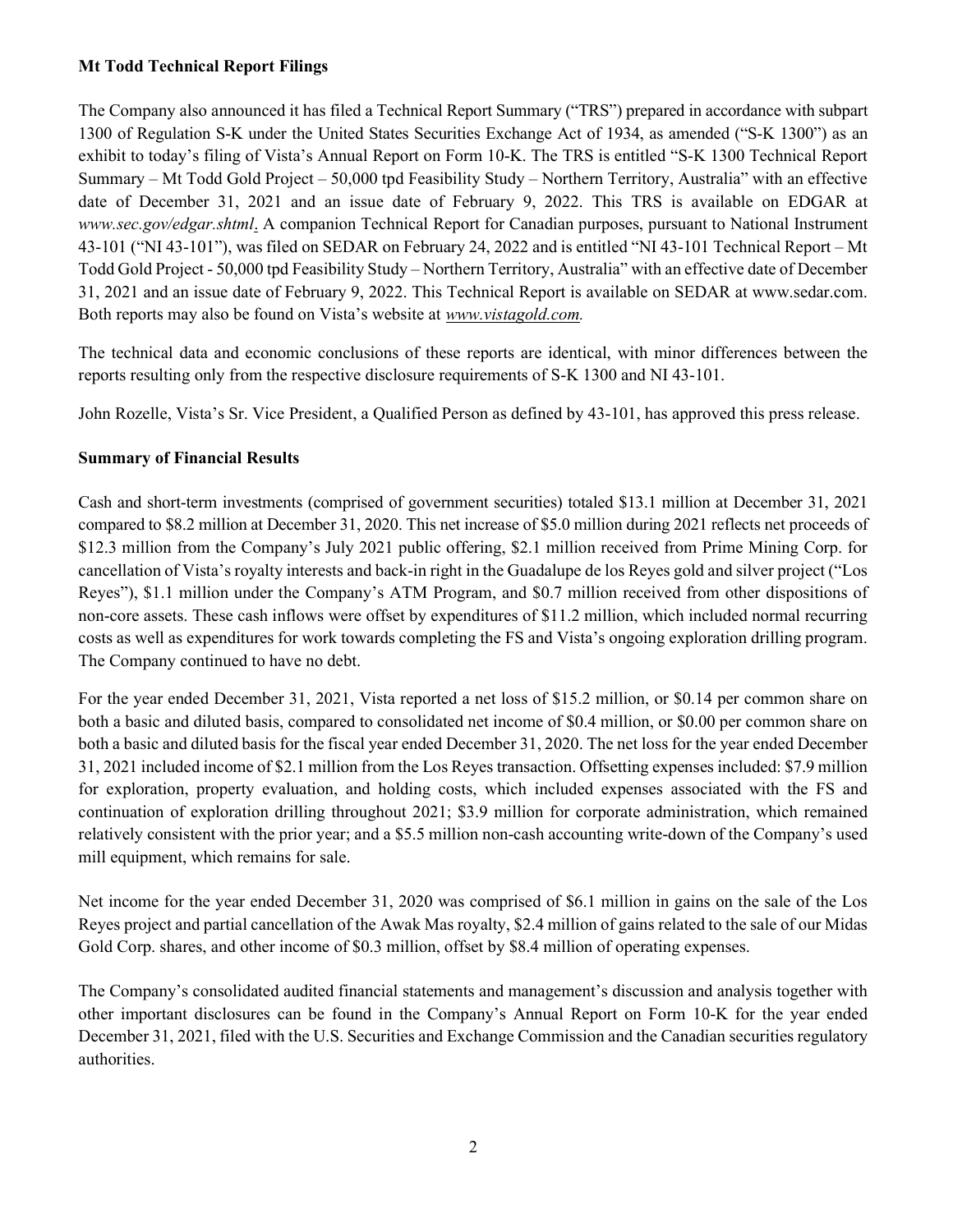### Management Conference Call

Management's quarterly conference call to review financial results for the fiscal year ended December 31, 2021 and to discuss corporate and project activities is scheduled for Monday, February 28, 2022 at 2:00 pm MT (4:00 pm ET).

Participant Toll Free: (844) 898-8648 Participant International: (647) 689-4225 Conference ID: 8829349

This call will also be archived and available at www.vistagold.com after February 28, 2022. Audio replay will be available for 21 days by calling toll-free in North America (855) 859-2056 or (404) 537-3406.

If you are unable to access the audio or phone-in on the day of the conference call, please email your questions to ir@vistagold.com.

All dollar amounts in this press release are in U.S. dollars.

For further information, please contact Pamela Solly, Vice President of Investor Relations, at (720) 981-1185.

### About Vista Gold Corp.

Vista is a gold project developer. The Company's flagship asset is the Mt Todd gold project located in the Tier 1, mining friendly jurisdiction of Northern Territory, Australia. Situated approximately 250 km southeast of Darwin, Mt Todd is the largest undeveloped gold project in Australia. All major environmental permits have now been approved.

For further information about Vista or the Mt Todd Gold Project, please contact Pamela Solly, Vice President of Investor Relations, at (720) 981-1185 or visit the Company's website at www.vistagold.com to access important information, including the current TRS and Technical Report.

### Forward Looking Statements

This press release contains forward-looking statements within the meaning of the U.S. Securities Act of 1933, as amended, and U.S. Securities Exchange Act of 1934, as amended, and forward-looking information within the meaning of Canadian securities laws. All statements, other than statements of historical facts, included in this press release that address activities, events or developments that we expect or anticipate will or may occur in the future, including such things as the expected date for our management's call regarding our financial results; our belief that our achievements during 2021, together with the Project's size, location and permitting status position Mt Todd as one of the most attractive, development-ready projects in the world; our believe that our balance sheet is strong; our believe that our prospects for unlocking shareholder value have never been greater; our belief that the approval of the MMP marked a significant de-risking milestone for the Project; our belief that Vista has all major operating and environmental permits required to proceed with development of Mt Todd; our belief that the FS affirms the strength of Mt Todd's gold production capacity and ability to deliver robust economics with significant cashflows and resilience to inflation; our belief that the FS will appeal to many potential partners, investors and lenders and allow us to evaluate a broad range of development alternatives as we continue to focus on maximizing shareholder value are forward-looking statements and forward-looking information. The material factors and assumptions used to develop the forward-looking statements and forward-looking information contained in this press release include the following: our forecasts and expected cash flows; our projected capital and operating costs; our expectations regarding mining and metallurgical recoveries; mine life and production rates; that laws or regulations impacting mine development or mining activities will remain consistent; our approved business plans, our mineral resource and reserve estimates and results of preliminary economic assessments; preliminary feasibility studies and feasibility studies on our projects, if any; our experience with regulators; our experience and knowledge of the Australian mining industry and our expectations of economic conditions and the price of gold. When used in this press release, the words "optimistic," "potential," "indicate," "expect," "intend," "hopes," "believe," "may," "will," "if," "anticipate" and similar expressions are intended to identify forward-looking statements and forward-looking information. These statements involve known and